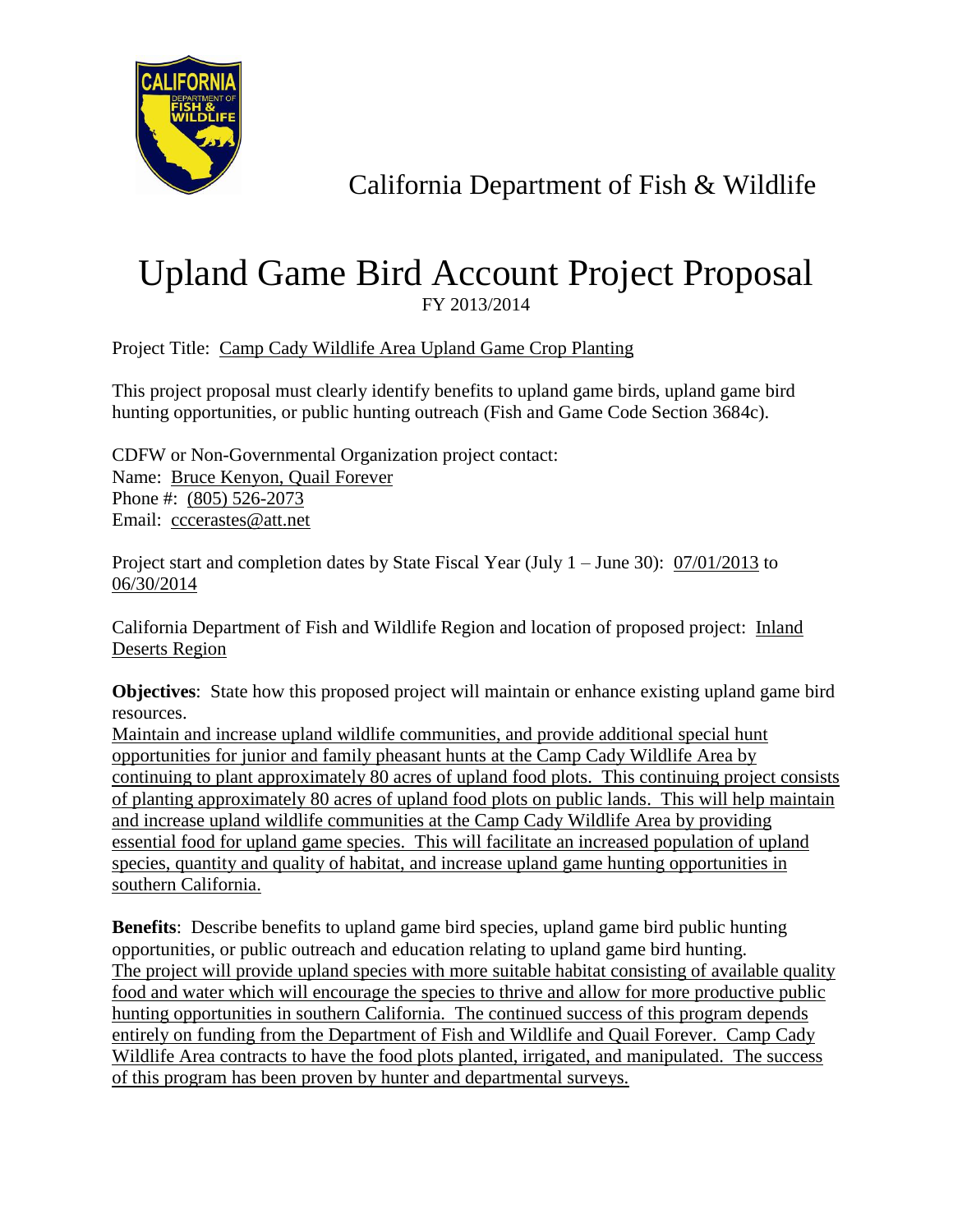**Schedule of project tasks**: A brief project summary is required annually for multi year projects and a final project report by August  $1<sup>st</sup>$  following the fiscal year of project completion. Please summarize your projected tasks by date:

| <b>Tasks</b>                                       | <b>Start Date</b> | <b>Finish Date</b> |
|----------------------------------------------------|-------------------|--------------------|
| Disc and plant 75 to 80 acres                      | 04/15/2014        | 05/30/2014         |
| Water field                                        | 04/01/2014        | 07/30/2014         |
| Dry field before mowing                            | 07/15/2014        | 08/15/2014         |
| Mow strips to lay down grain for dove and pheasant | 08/15/2014        | 08/31/2014         |
| hunts, etc.                                        |                   |                    |
| <b>Start Dove Season</b>                           | 09/01/2014        | 12/25/2014         |
| Leave standing crop for winter feed                | 12/25/2014        | 04/01/2015         |

The following pages include tables that you may use to fill in your budget breakdown. Please feel free to generate your own tables, but all information must be included. Additional information such as area maps should also be included.

| <b>Project Funding Breakdown</b>                                           |             |  |
|----------------------------------------------------------------------------|-------------|--|
| Item of Expense (salary & wages, equipment, supplies, etc.)                | Amount      |  |
| Planting 75 to 80 acres of upland game crop, using local farmers to do the | \$3000.00   |  |
| discing and planting work as we do not have adequate equipment to do the   |             |  |
| job. Cost includes diesel fuel and fluids for tractor.                     |             |  |
| Pivot irrigation system repair during growing season                       | \$2,500.00  |  |
| Milo, millet, and sunflower seed for planting                              | \$1,500.00  |  |
| Fertilizer                                                                 | \$600.00    |  |
| Pivot irrigation system routine maintenance each spring                    | \$350.00    |  |
|                                                                            |             |  |
| <b>Total Annual Costs</b>                                                  | \$7,950.00  |  |
| <b>Total Two Year Costs</b>                                                | \$15,900.00 |  |

State the measurable products expected to result from this project and how the effectiveness will be evaluated.

Measurable products expected to result from this project include increased use from the hunting public. Effectiveness will be evaluated by measuring hunter use and satisfaction. Past years have yielded approximately 400 dove hunters using this field.

List any CDFG personnel participation by name and classification:

| Name: Troy Kelly     | <b>Classification: Senior Environmental Scientist</b> |
|----------------------|-------------------------------------------------------|
| Name: Gerry Mulcahy  | <b>Classification: Environmental Scientist</b>        |
| Name: Chanelle Davis | <b>Classification: Environmental Scientist</b>        |
| Name: David Baker    | Classification: Wildlife Habitat Supervisor I         |